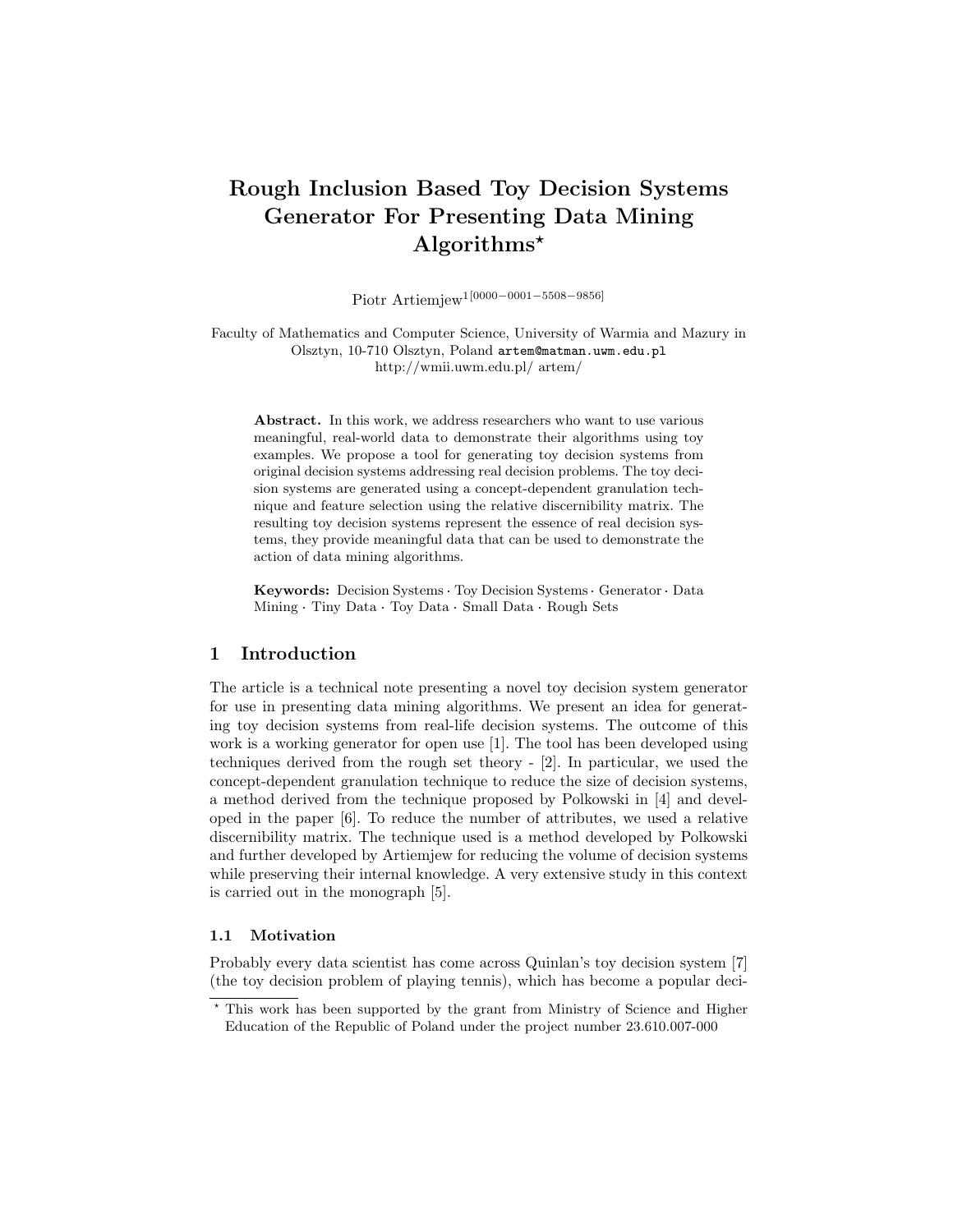#### P. Artiemjew 169

sion system for presenting toy examples of ideas for new data science algorithms. Quinlan used this decision system to demonstrate the ID3 technique, the foundation for the C4.5 method [7]. The idea to build an application for generating small meaningful decision systems comes from the fact that there is a lack of such a tool on the Internet. The author has built it for his own use and wants to share its functionalities with other researchers.

The rest of this work consists of the following sections. In section 2 we have a detailed description of the methodology used. In section 3 we have a demonstration of the generator. In section 4 we have a summary of publications and future plans.

# 2 Methodology

A general scheme for creating small decision systems is to granulate the original data and to reduce dimensions. We will first introduce the method of reducing the number of objects of decision systems.

### 2.1 Granulation Techniques - Reduction of the Number of Objects

Our methods are based on rough inclusions. Introduction to rough inclusions in the framework of rough mereology is available in Polkowski  $[3]$  –  $[5]$ . We start with a detailed description of the basic method - see [4] - standard granulation. Let us consider the decision system  $(U, A, d)$ , where U is the universe of objects, A the set of condition attributes,  $d \notin A$  is the decision attribute, and  $r_{gran}$ granulation radius from the set  $\{0, \frac{1}{|A|}, \frac{2}{|A|}, ..., 1\}$ . The standard rough inclusion relation  $\mu$ , for  $u, v \in U$  and for selected  $r_{gran}$  is defined as

$$
\mu(v, u, r_{gran}) \Leftrightarrow \frac{|IND(u, v)|}{|A|} \ge r_{gran}, \text{ where } IND(u, v) = \{a \in A : a(u) = a(v)\},\tag{1}
$$

For each object  $u \in U$ , and selected  $r_{gran}$ , we compute the *standard granule*  $g_{r_{gran}}(u)$  as follows,  $g_{r_{gran}}(u)$  is  $\{v \in U : \mu(v, u, r_{gran})\}$ . In the next step, we use selected strategy to cover the training decision system  $U$  by computed granules - the random choice is the simplest among the most effective studied in [5]). All methods being studied are available in  $[5]$  (pages  $105 - 220$ ). And in the last step, granular reflection of training set is computed with the use of Majority Voting procedure. The ties are resolved randomly. A concept–dependent (cd) granule  $g_{r_{gran}}^{cd}(u)$  of the radius  $r_{gran}$  of u is defined as follows:

$$
v \in g_{r_{gran}}^{cd}(u) \text{ if and only if } \mu(v, u, r_{gran}) \text{ and } (d(u) = d(v))
$$
 (2)

### 2.2 Attribute Selection Using a Relative Discernibility Matrix

We used the following tool to select the attributes of the original decision system. For the decision system  $(U, A, d)$ , where  $A = \{a_1, a_2, ..., a_k\}, a_i \in A$  we define matrix grids, for pairs of objects  $u_{j_1}, u_{j_2} \in U$ .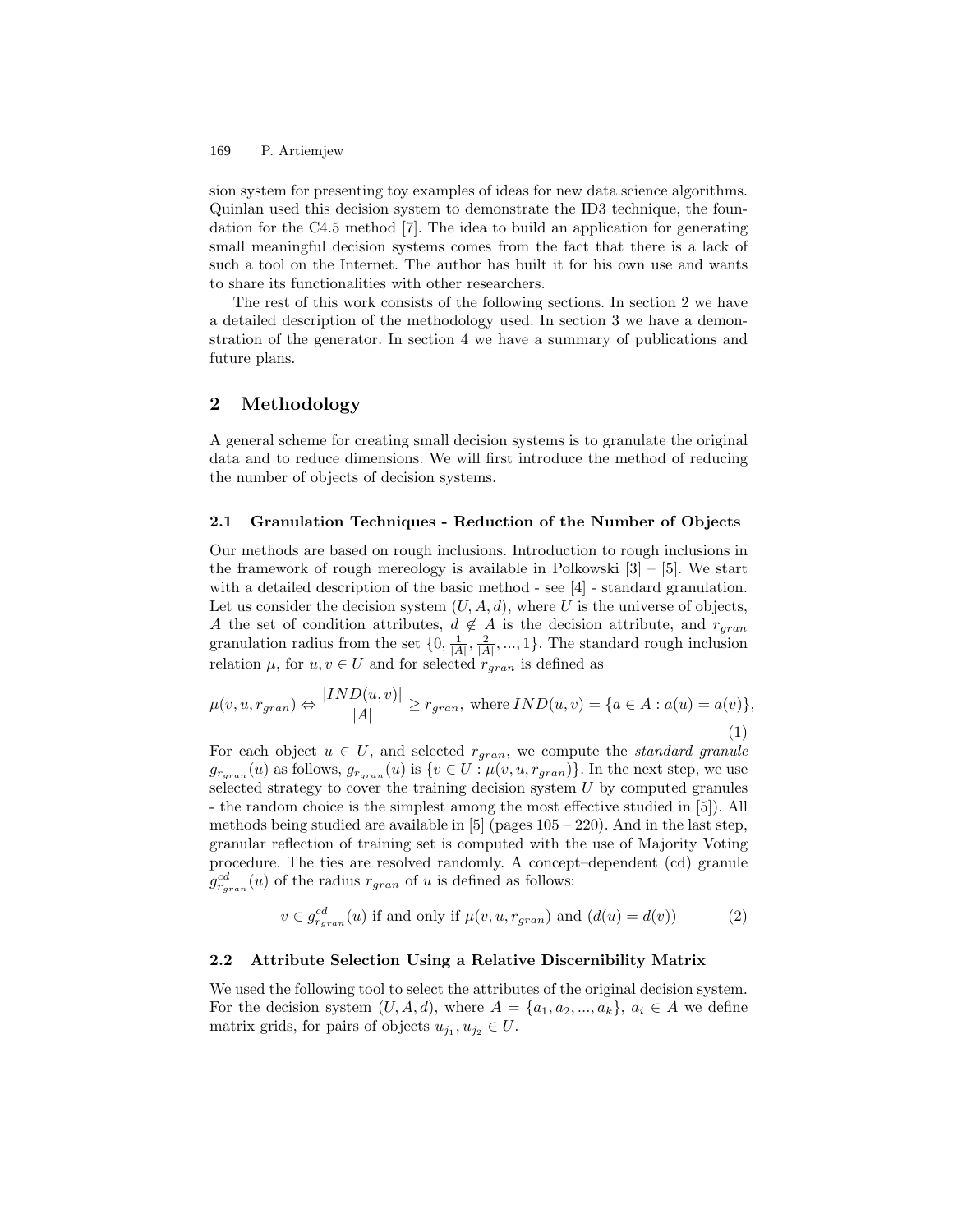$$
c_{j_1 j_2}^{a_i, relative} = \begin{cases} 1, & if \ a_i(u_{j_1})! = a_i(u_{j_2}), d(u_{j_1})! = d(u_{j_2}), j_1 < j_2 \\ 0, & otherwise \end{cases}
$$
 (3)

 $class\_separation\_level_{a_i} = \sum_{u_{j_1},u_{j_2} \in U} c_{j_1j_2}^{a_i,relative}$ 

After calculating the *class\_separation\_level* for all condition attributes, we rank them and select a fixed number for the final decision system. The higher the value of the class separation level parameter, the better the class separation.

## 3 Demostration of the Generator

To demonstrate the operation of our tool, we selected several decision systems from the UCI repository [8]. We implemented our tool in django technology. The detailed appearance of our application available at [1], can be seen in Figure 1. The application is divided into three parts - input, intermediate and output layer. The left window shows information about sample data and recommended parameters. The second window is for entering parameters. In the field Link to your decision system we have space to paste a link to the data, it can be in csv (comma-separated values) or tsv (tab-separated values) format. In the Class size of the data drawn field we can specify the number of objects of particular classes to be drawn from the original decision system. This step allows us to process large decision systems. The No. of attributes to extract? field specifies the number of attributes to be extracted. In the field *Degree of approximation* is the number of the degree of approximation, which is from the set  $\{0, 1, \ldots, |A|\}$ . The last window is used to display the resulting decision system.



Fig. 1. Application screenshot. The middle window is used for data entry, the left window is information about the decision systems that have been prepared to test the application, the right window is the resulting window with the extracted toy decision system.

In Tab. 1, one can see an example of the effect of our generator - toy decision systems generated based on the Iris and Car ([8]) data sets.

170